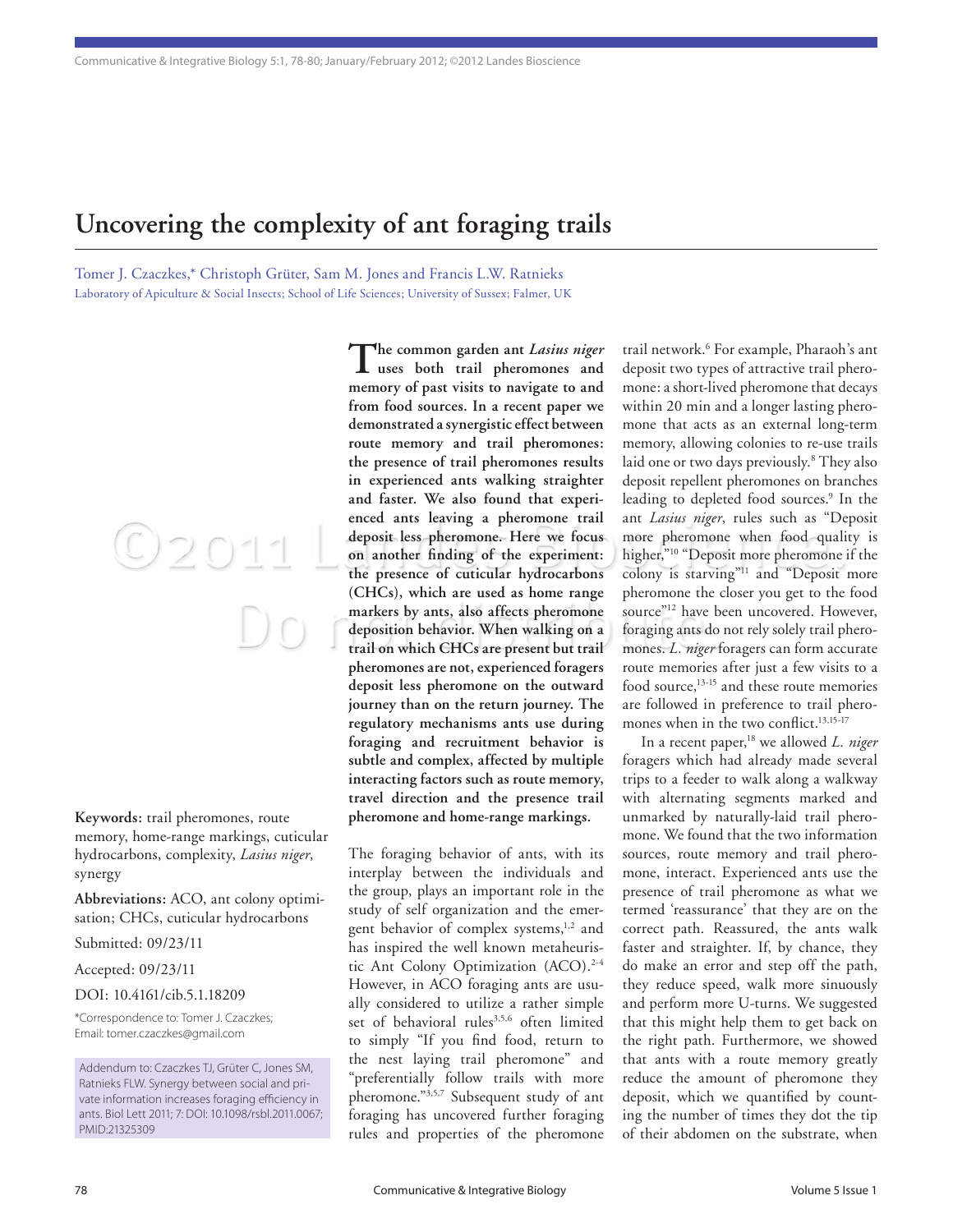

**Figure 1.** Number of pheromone depositions by experienced ants either traveling toward the feeder or returning to the nest source on a 7 cm trail section either marked or unmarked with home range markings (see Czaczkes et al. 2011 for detailed methods). When home range markings are present, outgoing ants deposit significantly less pheromone than returning ants (Generalized Linear Mixed-Effects Model, z = 3.984, p < 0.001). When home range markings are absent, pheromone deposition rates are not different between outwards and return journeys ( $z = 0.696$ ,  $p = 0.486$ ) (data from Czaczkes et al).<sup>18</sup>

they step off the marked path. This represents another rule used by ants for modifying pheromone deposition: "Reduce pheromone deposition if you step off a pheromone trail and have been to the food source before." Presumably, this reduces the likelihood that nestmate ants will be diverted down the wrong path, so maintaining trail integrity and prevents an error cascade.

However, the complexity found in this experiment extended further than the interaction between trail pheromones and memory; the ants also changed their behavior in the presence of home range markings. Home range markings in *L. niger* consists of cuticular hydrocarbons (CHCs) secreted from tarsal glands on the feet<sup>19,20</sup> and are passively deposited on surfaces that ants walk over.<sup>20</sup> They are non-volatile, long lasting and unlike trail pheromones, which lead to specific locations, CHCs are considered to be home range markings. Due to heavier ant traffic closer to the nest, a CHC gradient forms from the nest entrance outwards, defining the areas frequently visited by the colony's foragers.21 Ants can sense CHCs on a surface and on other ants.

The presence of CHCs on the substrate increases aggression levels<sup>22</sup> and reduces food discovery time<sup>23</sup> and walking sinuosity23 in *L. niger* and has also been shown to increase pheromone deposition on the first

Step off the marked path. This repre-<br>another rule used by ants for modi-<br>pheromone deposition: "Reduce we found that this was only half the story. Internation sources seem to be the rule in<br>pheromone deposition: "Reduce w been to the food hange markings but whilout than phero-<br>hy, this reduces mone, experienced ants lay less pheromone more such rules might entate ants will be on outward journeys to a food source and being made in understan<br> return to the nest.<sup>21,23</sup> However, by observing ants making repeated trips to a feeder, we found that this was only half the story. When walking on a substrate with home range markings but without trail pheromone, experienced ants lay less pheromone on outward journeys to a food source and deposit more pheromone on the return journey (see **Fig. 1**). When home range markings are not present, deposition on both the outwards and return journey is of intermediate intensity. In other words, the ants seem to have a further rule modifying pheromone deposition intensity: "If returning to a feeder on a home range marked path, deposit less pheromone."

> Sensing that a trail is heavily marked by CHCs on an outward journey but unmarked by trail pheromones may indicate that the food source has been heavily exploited, and may now be depleted. In that case it would make little sense to increase recruitment of foragers on the outwards journey, as the food source may be depleted. However, on the return journey, when the ant knows there is food at the end of the trail, the colony would benefit from further recruitment to this location. Indeed, a high level of CHCs suggests that this food source was visited frequently in the past, so is not only productive but also (if no alarm pheromone is present) safe. While these explicit arguments are most likely not considered consciously by the

ants, the behavioral rules with which ants are equipped suggest a complex and subtle tuning of recruitment behavior, based on multiple information sources.

A picture is emerging of great complexity in the rules affecting foraging and recruitment in *L. niger*. Individual ants are equipped with many rules governing their behavior, and alter their behavior depending on multiple factors including, but no doubt not limited to, trail pheromone presence, home range marking presence, travel direction and experience level, and the interactions between these information sources. This mirrors work uncovering similar sophistication in the communication of honey bees, which have at least four mechanical signals and two pheromones which affect foraging,<sup>24-26</sup> and foraging in Pharaohs ants, which have multiple trail pheromones and can even extract information from the geometry of the trail system.8,9,27 Multiple signals and information sources seem to be the rule in natural complex systems such as ant foraging, and we predict that by studying individual foragers over multiple foraging trips more such rules might emerge. Progress is being made in understanding the intricate rule sets ants use when foraging, but we are still far from a complete understanding of the system. Uncovering new behavioral rules may inspire development of next generation ACO logic systems.6 After all, if so much can be built on basic behavioral rules uncovered over half a century ago, the application of current and future findings may provide a great step forward.

## **Acknowledgments**

T.C. was supported by a Ph.D., studentship from BBSRC. G.C. was funded by a postdoctoral fellowship from the Swiss National Science Foundation (SNSF grant no: PA00P3 129134). S.J. was funded by a Sussex University GTP studentship.

## **References**

- 1. Camazine S, Deneubourg JL, Franks NR, Sneyd J, Theraula G, Bonabeau E. Self-organization in biological systems: Princeton University Press 2003.
- 2. Dorigo M, Stützle T. Ant Colony Optimization. MIT Press 2004.
- 3. Dorigo M, Di Caro G. Ant colony optimization: a new meta-heuristic; in: Proceedings of the 1999 Congress on Evolutionary Computation: 2. IEEE 1999; 1477.
- 4. Mullen RJ, Monekosso D, Barman S, Remagnino P. A review of ant algorithms. Expert Syst Appl 2009; 36:9608-17; DOI: 10.1016/j.eswa.2009.01.020.